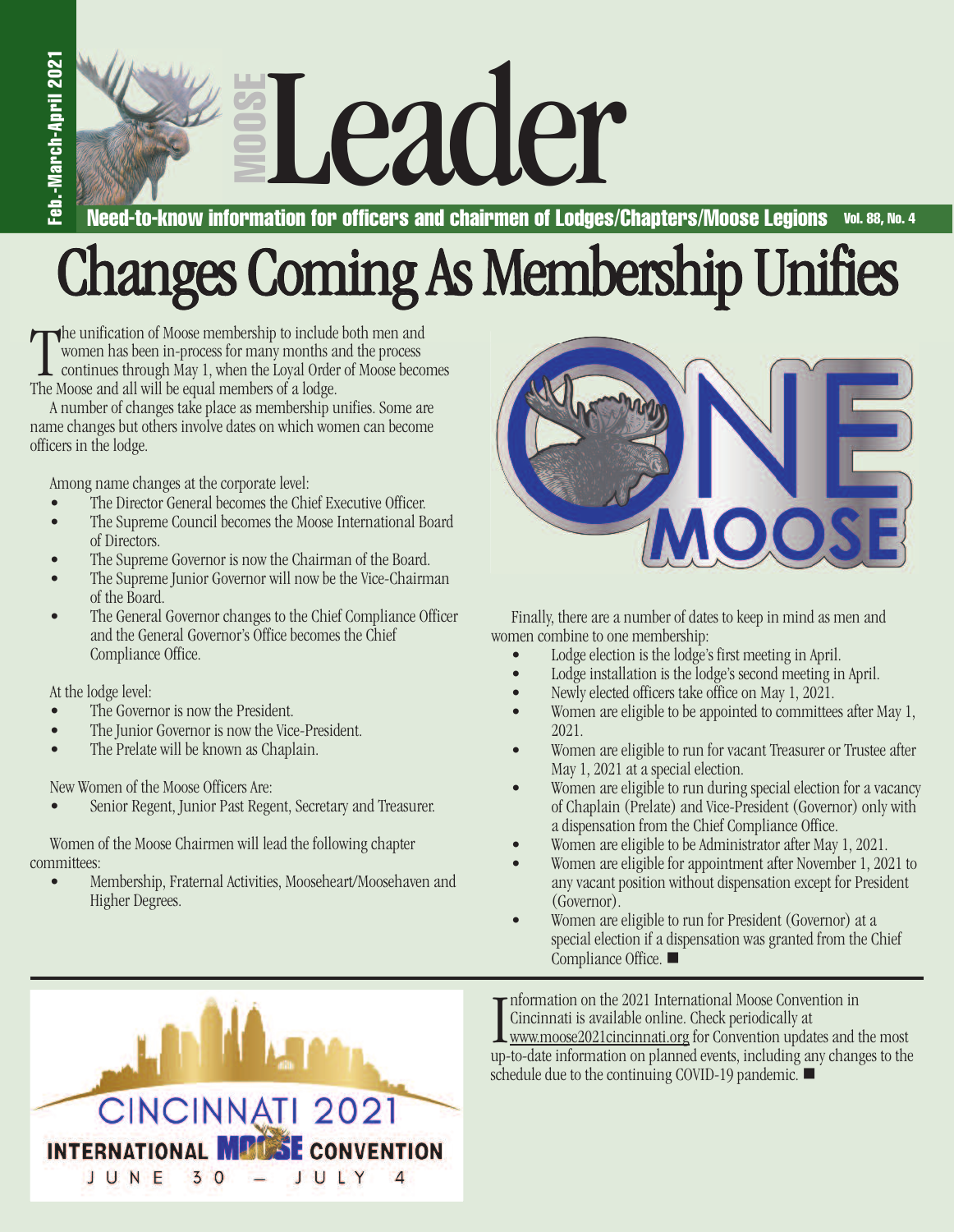## Moose Legion Nominations – Election / Training Time

**By BOB NEFF/Director, Ritual and Higher Degrees** 

 $\tau$ e are about to wrap up a fiscal year and begin a new one. Fraternal units across the Fraternity have been holding  $-$  or shortly will hold – nominating committee meetings. In the process of diligently selecting the best-qualified individuals to nominate, we need to consider required training.

Leaders need to stay up-to-date with their training. For instance, Moose Legion MLEC training completed prior to May 1, 2018 is no longer current and must be updated with a new class.

We have offered a number of virtual (Zoom format) MLEC classes and there will be more of them. However, local in-person classes remain an important and viable option where it is determined to be safe to gather and hold such meetings. Interacting with other members and learning how to be better leaders can be accomplished in either venue, so choose the format that works best for you.

May 1 marks the dawning of a new era in Moose history as unified lodge membership becomes a reality. The Moose Legion is part of that history and it has the opportunity to make the transition a very positive event, and we should give our acceptance and support. For the Moose Legion there are minimal changes  $-$  but the ones we will make will be positive for our membership building efforts.

We already announced the change of Moose Legion qualifications: Be

an active status male member of the lodge and the member is qualified to apply for advancement to the Degree of Service. This change takes away the waiting period and makes it pretty simple to know who is eligible to invite. These changes make Moose Legion membership the way James J. Davis originally envisioned it.

The other enhancement to our membership production efforts is the elimination of the \$10 Moose Legion application fee, as of May 1, 2021. That is right  $-$  for applications submitted on or after May 1, only the signed application and the annual dues amount for the jurisdiction being applied to need be submitted.

In the Moose Legion, attendance at a conferral to learn more about the program and accept the oath of membership is still required. Being welcomed into the degree is a positive experience and when planned right, the conferral can be— and often is  $-$  lots of fun! If you are a male member of the lodge who is interested in helping further support our children at Mooseheart and seniors at Moosehaven and wants to be a little more involved in our Fraternal efforts, we invite you look at the Moose Legion. Ask a member to sponsor you!

The future of the Moose Fraternity looks bright and bountiful as we unify and become one. Hop aboard as we steam down this track and be part of the positive movement we are on. While change is inevitable, we believe the best is yet to come!  $\blacksquare$ 

## There Is A Difference Between Advertising And Marketing!

#### **By MICHAEL LEUER/**General Governor

 $\bf{W}$  thile visiting with officers during recent lodge visits, I was surprised to learn our volunteer leaders carry a common misconception:  $\mathbf{v}$  that lodges "may not advertise under any circumstances." Several times while there, I have heard: "We're the best kept secret in town; why can't we market our Fraternity?"

It is important for you, the lodge officer, to understand what you can, and cannot do regarding the advertising of lodge activities, the reason for such rules, and the difference between promoting our Fraternity's good works versus advertising lodge activities.

Sections 45.2 and 50.4 of our General Laws prohibit the advertising of Moose "activities for members" (i.e. dances, meals, etc.) Who is being so restrictive?

First, in the United States, the IRS prohibits lodges and chapters from advertising member activities to the public in a manner that would infer that the public is allowed to attend. Also, if we publicly solicit members, or advertise in a manner implying that we are inviting the public to a member event, we become a public accommodation. We cannot have it both ways—enjoying the benefits of being private, while generating revenue from the public.

Some lodges wish to augment their promotion of member events in the lodge newsletter with an advertisement in the local newspaper. We grant dispensation for this only if the ad copy makes very clear that it is a "members and qualified guests only" activity.

However, what you can  $-$  and should  $-$  do at every opportunity is to tell the public about the positive contributions to society of your lodge and of the Moose Fraternity. Whenever planning a community service or a fundraiser for Mooseheart or Moosehaven, you should inform local news media in an attempt to receive appropriate recognition. These good works are our "products." We should take advantage of every opportunity to market these products.



#### **WHAT'S THE DIFFERENCE?**

You certainly do not need permission or dispensation to tell the world about the good things your lodge and Fraternity are doing.

Our Publications Department at Moose International offers a wide variety of materials and guidance to help you work with your local news media toward this end, Call them at  $630-859-2000$ , ext.  $6243$  – or email the department at editorial@mooseintl.org.

To protect your lodge and the fraternity, please remember:

All advertisements must comply with the requirements contained in Section 45.2 of the General Laws.

A lodge website is a public medium.

Providing information to the news media, and the public, about the philanthropic work of your lodge and our Fraternity does not require dispensation.

Advertising a community service event involving the public and occurring on lodge property does not require a dispensation from the General Governor. The advertisement must clearly state that the function is a community service event or fundraiser.

Advertising bingo to the public is permitted and no dispensation is required. (This is because bingo is generally required to be open to the public).

Questions? Call us at  $630-966-2207$ .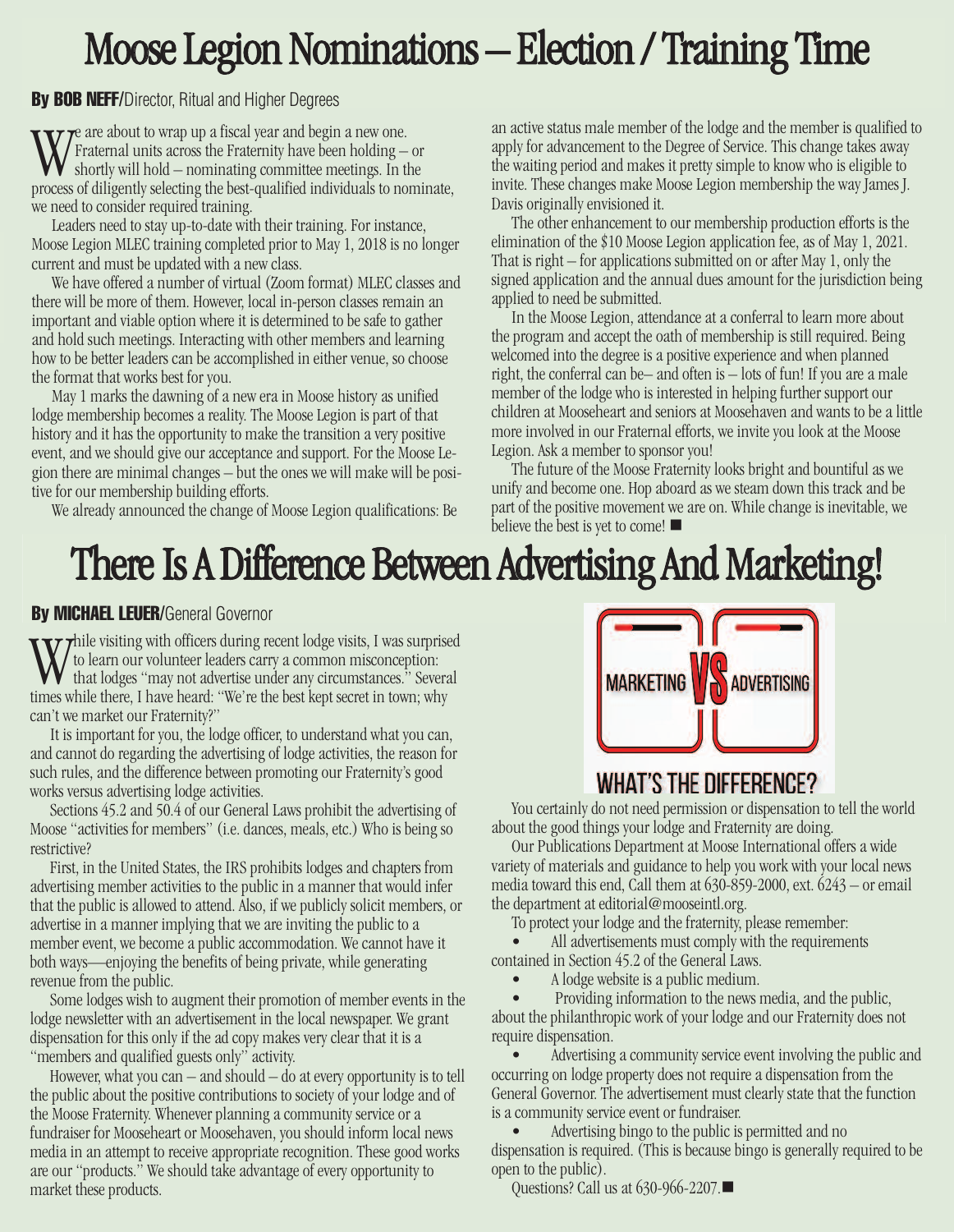# **MOOSE GOLF CLUBS**

**Color Artwork with your Lodge Name & Number!** 



Formerly "Moose Docket," "Action," "Moose Leader," and "Women of the Moose Official Bulletin" Copyright 1932, 1989, 2001, 2021 Moose International